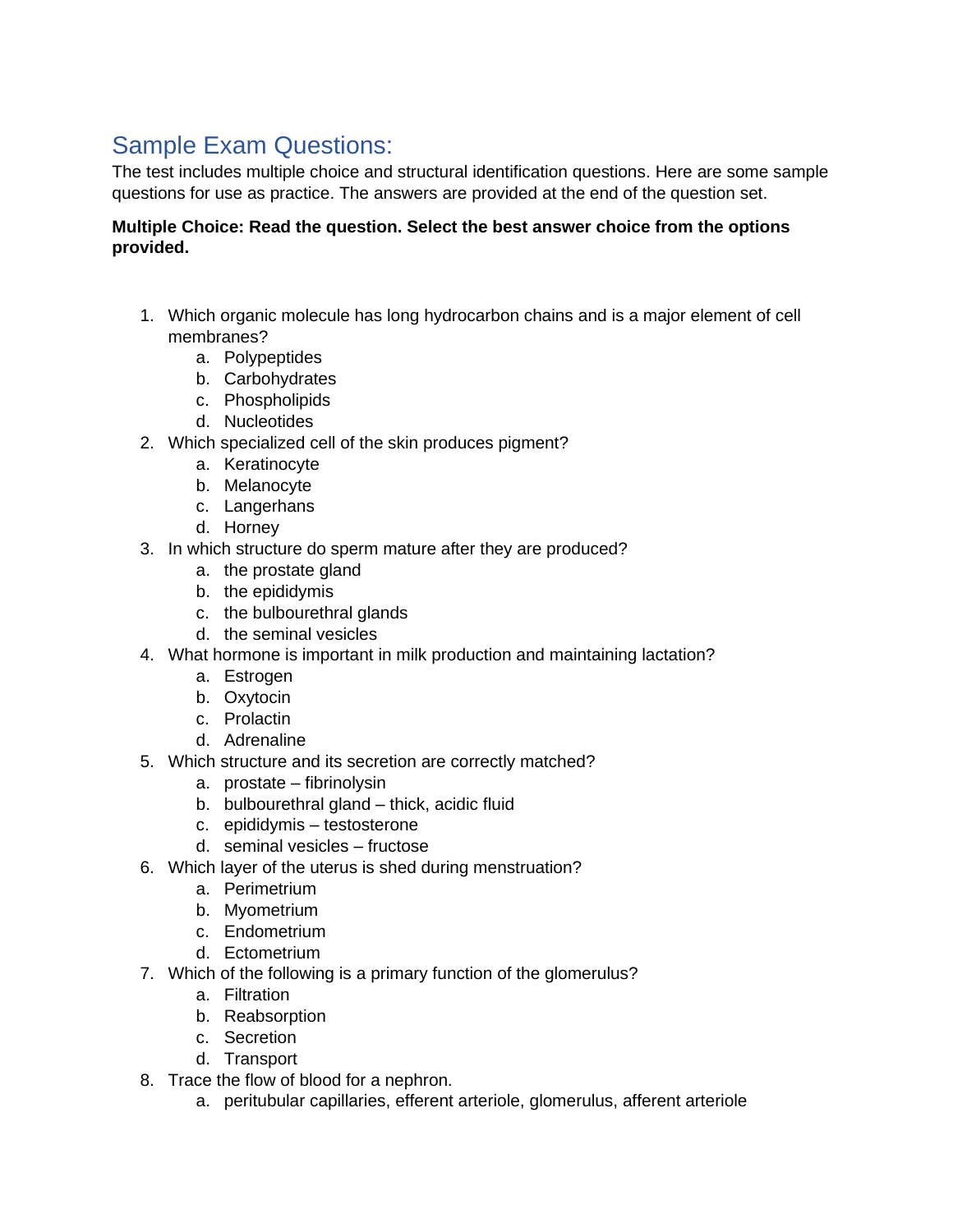- b. efferent arteriole, glomerulus, afferent arteriole, peritubular capillaries
- c. afferent arteriole, glomerulus, efferent arteriole, peritubular capillaries
- d. afferent arteriole, glomerulus, peritubular capillaries, efferent arteriole
- 9. Which type of tissue is in the image? (Figure 1)
	- a. Compact bone
	- b. Fibrocartilage
	- c. Smooth muscle
	- d. Simple squamous epithelial



*Figure 1*

- 10. Which number in the diagram corresponds to the renal pelvis? (Figure 2)
	- a. 3
	- b. 7
	- c. 13
	- d. 14



#### *Figure 2*

- 11. Which number represents the medulla oblongata? (Figure 3)
	- a. 1
	- b. 2
	- c. 5
	- d. 8